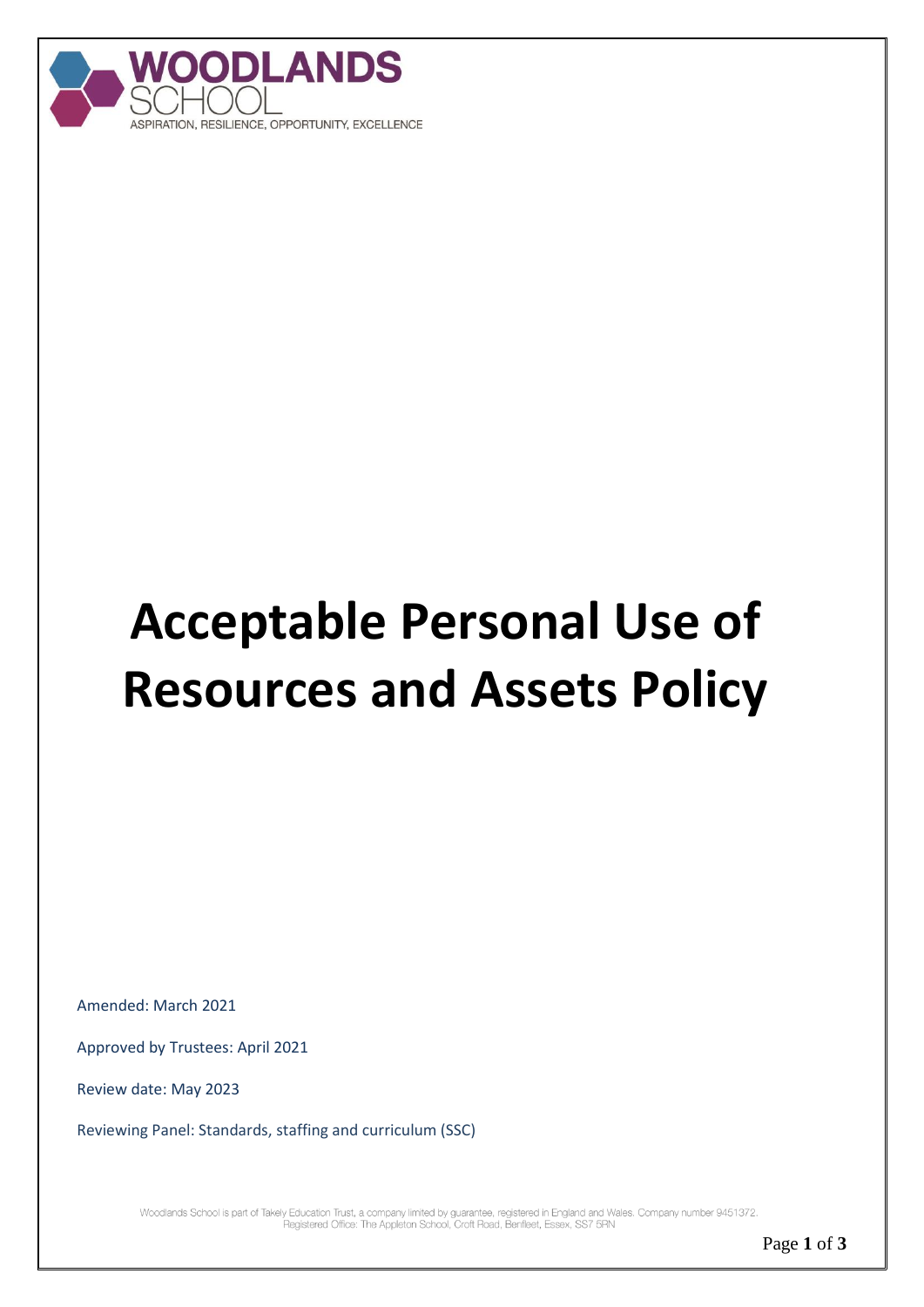# **Acceptable Personal Use of Resources and Assets Policy**

Explaining what is acceptable use of resources and assets provided by us, including IT facilities and covering personal use

Policy points are numbered. The numbering corresponds to explanations of 'why?' and 'how?' for each point further down the page.

#### **What must I do?**

- 1. *MUST*: You must use our facilities **economically**; your personal use must not create extra costs for us
- 2. *MUST NOT*: You must not use our facilities to undertake any unlawful, libellous, immoral or offensive **activities**, including accessing, downloading, storing, creating, copying or disseminating offensive material. This includes, but is not limited to, pornographic, sexual, violent or criminal content and racist, sexist or otherwise discriminatory material
- 3. *MUST NOT*: Personal use must not interfere with your **productivity** and how you carry out your duties
- 4. *MUST NOT*: Personal use must not reflect adversely on our **reputation**
- 5. *MUST NOT*: You must not leave **personal-use websites** open during your working time, even if they are minimised on your screen and you are not actively viewing/ using them
- 6. *MUST NOT*: You must not use browsers or access/ attempt to access sites that are knowingly **unacceptable**, even if this is in your own time
- 7. *MUST NOT*: You must not **send or forward** chain, joke or spam emails
- 8. *MUST NOT*: You must not use the Organisation's facilities for **commercial purposes** not approved by us or for personal financial gain
- 9. *MUST NOT*: You must not use your access rights or identity as an employee to **mislead** another person, for personal gain or in any other way which is inconsistent with your role
- 10. *MUST NOT*: You must not **disclose** (in writing, speech or electronically) information held by us unless you are authorised to do so, and the recipients are authorised to receive it
- 11. *MUST NOT*: When you print, photocopy, scan or fax official-sensitive information, you must not leave the information **unattended**.
- 12. *MUST NOT*: You must not **connect** any equipment to our IT network that has not been approved
- 13. *MUST NOT*: You must not do anything that would **compromise** the security of the information held by us, such as downloading/ spreading any harmful virus/ program or disabling or changing standard security settings
- 14. *MUST NOT*: You must not make personal use of the information available to you that is not available to the **public**

## **Why must I do it?**

1. ALL: To ensure we use our IT and other facilities resources effectively, making sure that our reputation is maintained and to ensure that staff working time is used efficiently on delivering our business outcomes

#### **How must I do it?**

- 1. By checking with your manager or where you have any uncertainty over what is appropriate
- 2. By complying with the points of this policy
- 3. You must only make personal use of our IT facilities outside of time you are recording or is designated as your 'working hours'
- 4. By complying with the points of this policy
- 5. Closing websites when you are not actively using them